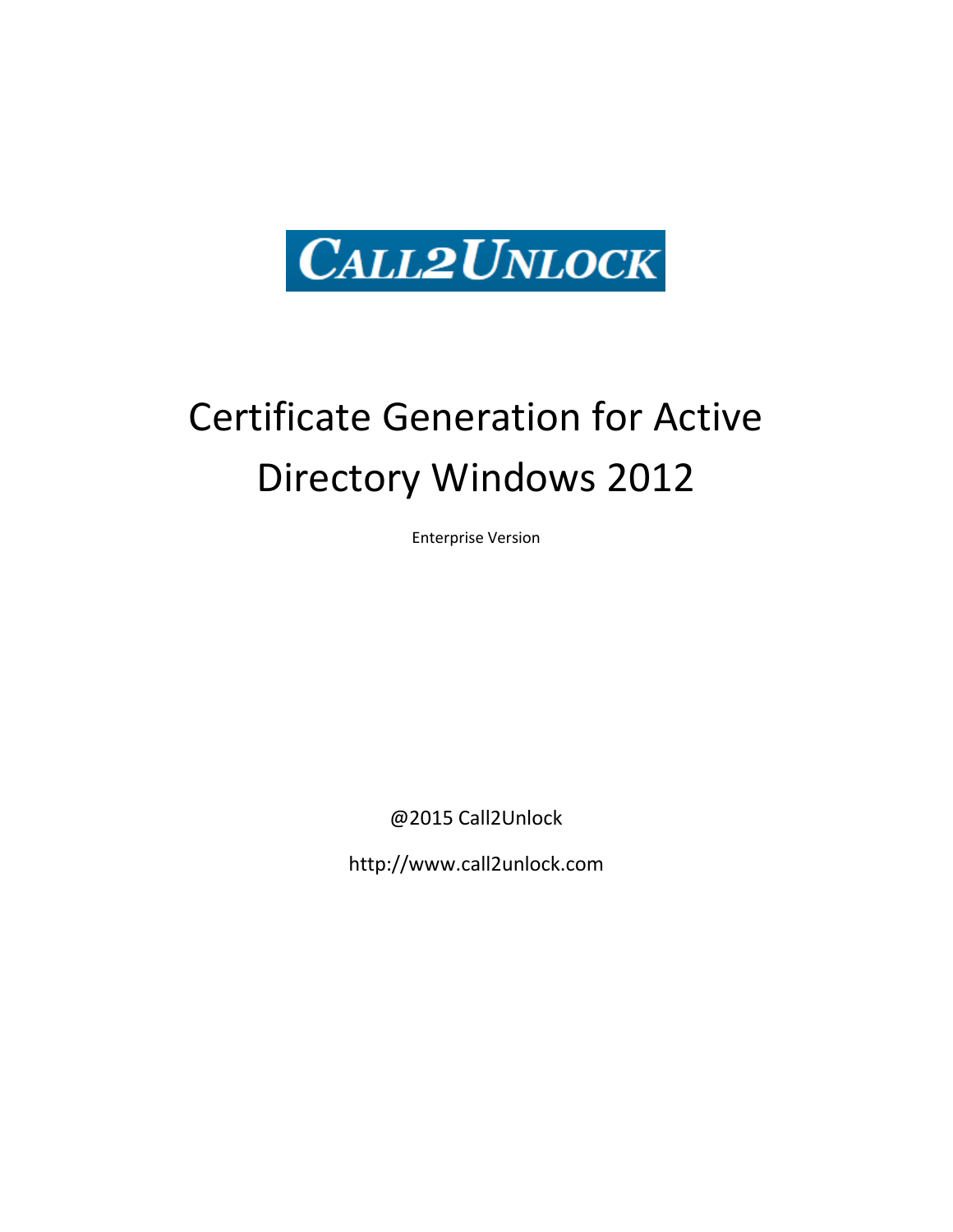## **Introduction**

Call2unlock interacts with the Active Directory Server, sending commands to unlock and reset accounts, in the same way than one Help Desk Operator. In order to perform the reset of the accounts, is necessary generate and import one pem certificate from the Active Directory to Call2Unlock. Please follow the next steps to allow call2unlock reset accounts in your active directory in a secure way

## **1. Install the Active Directory Certificate Services**

(Skip this step if is already done)

- Log in to the Active Directory server as an administrator.
- Go to the Server Manager click on **Dashboard**.
- Click in "Add roles and features".

| Machine View<br>Devices Help |                                                |                                          |             |        |                               |
|------------------------------|------------------------------------------------|------------------------------------------|-------------|--------|-------------------------------|
|                              |                                                | Server Manager                           |             |        | ο<br>$\overline{\phantom{a}}$ |
|                              | Server Manager • Dashboard                     |                                          | $\cdot$ (3) | Manage | <b>Tools</b><br>View<br>Help  |
| <b>III</b> Dashboard         | <b>WELCOME TO SERVER MANAGER</b>               |                                          |             |        |                               |
| <b>Local Server</b>          |                                                |                                          |             |        |                               |
| <b>T</b> All Servers         |                                                | Configure this local server              |             |        |                               |
| $\mathbf{F}$ AD DS           |                                                |                                          |             |        |                               |
| <b>▲ DNS</b>                 | <b>QUICK START</b>                             | Add roles and features<br>$\overline{2}$ |             |        |                               |
| File and Storage Services D  |                                                |                                          |             |        |                               |
|                              |                                                | Add other servers to manage<br>3         |             |        |                               |
|                              | <b>WHAT'S NEW</b>                              | Create a server group                    |             |        | Ŋ                             |
|                              |                                                |                                          |             |        |                               |
|                              | <b>LEARN MORE</b>                              |                                          |             |        | Hide                          |
|                              |                                                |                                          |             |        |                               |
|                              | <b>ROLES AND SERVER GROUPS</b>                 |                                          |             |        |                               |
|                              | Roles: 3   Server groups: 1   Servers total: 1 |                                          |             |        |                               |
|                              |                                                |                                          |             |        |                               |

- In the next screen "Before you Begin", just go to next, because is just informative.
- In the next screen "Installation Type" , select **"Role-based or feature-based installation"**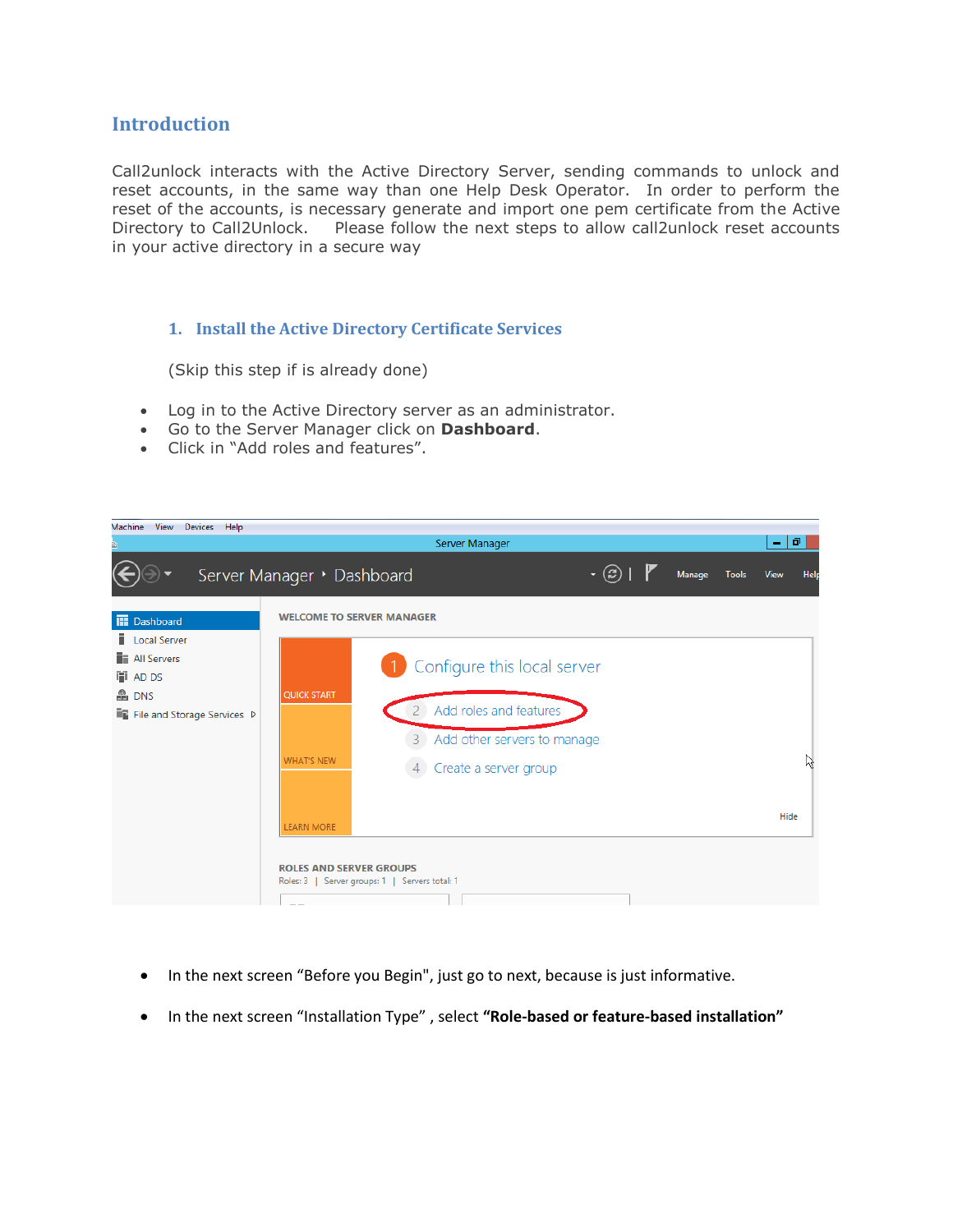|     | Server Manager • Dashboard                                                                   |                                                                                                                                                                                                                                                                                                                         |  | Manage                                                    | <b>Tools</b> |   |
|-----|----------------------------------------------------------------------------------------------|-------------------------------------------------------------------------------------------------------------------------------------------------------------------------------------------------------------------------------------------------------------------------------------------------------------------------|--|-----------------------------------------------------------|--------------|---|
|     | 科                                                                                            | Add Roles and Features Wizard                                                                                                                                                                                                                                                                                           |  | $\overline{\phantom{a}}$                                  | ۰            | x |
|     | Select installation type                                                                     |                                                                                                                                                                                                                                                                                                                         |  | <b>DESTINATION SERVER</b><br>WIN-RP4LTU6I291.cordiale.com |              |   |
|     | Before You Begin                                                                             | Select the installation type. You can install roles and features on a running physical computer or virtual<br>machine, or on an offline virtual hard disk (VHD).                                                                                                                                                        |  |                                                           |              |   |
| age | Installation Type<br>Server Selection<br>Server Roles<br>Features<br>Confirmation<br>Results | Role-based or feature-based installation<br>Configure a single server by adding roles, role services, and features.<br><b>Remote Desktop Services installation</b><br>Install required role services for Virtual Desktop Infrastructure (VDI) to create a virtual machine-based<br>or session-based desktop deployment. |  |                                                           |              |   |

 In the next screen "Server Selection " , select **"Select a server from the server pool", (choosing your server), and click next**

| ħ                                                                                     | <b>Add Roles and Features Wizard</b><br>х                                                                                                                                                                                                                                     |
|---------------------------------------------------------------------------------------|-------------------------------------------------------------------------------------------------------------------------------------------------------------------------------------------------------------------------------------------------------------------------------|
| Select destination server                                                             | DESTINATION SERVER<br>WIN-RP4LTU6I291.cordiale.com                                                                                                                                                                                                                            |
| Before You Begin<br>Installation Type<br>Server Selection<br>Server Roles<br>Features | Select a server or a virtual hard disk on which to install roles and features.<br>Select a server from the server pool<br>Selector virtual non-viele<br>Server Pool<br>Filter:                                                                                                |
| Confirmation<br>Results                                                               | <b>IP Address</b><br><b>Operating System</b><br>Name<br>Microsoft Windows Server 2012 Standard<br>WIN-RP4LTU6I291.cordi                                                                                                                                                       |
|                                                                                       | 1 Computer(s) found<br>This page shows servers that are running Windows Server 2012, and that have been added by using the<br>Add Servers command in Server Manager. Offline servers and newly-added servers from which data<br>collection is still incomplete are not shown. |
|                                                                                       | < Previous<br>Next ><br>Install<br>Cancel                                                                                                                                                                                                                                     |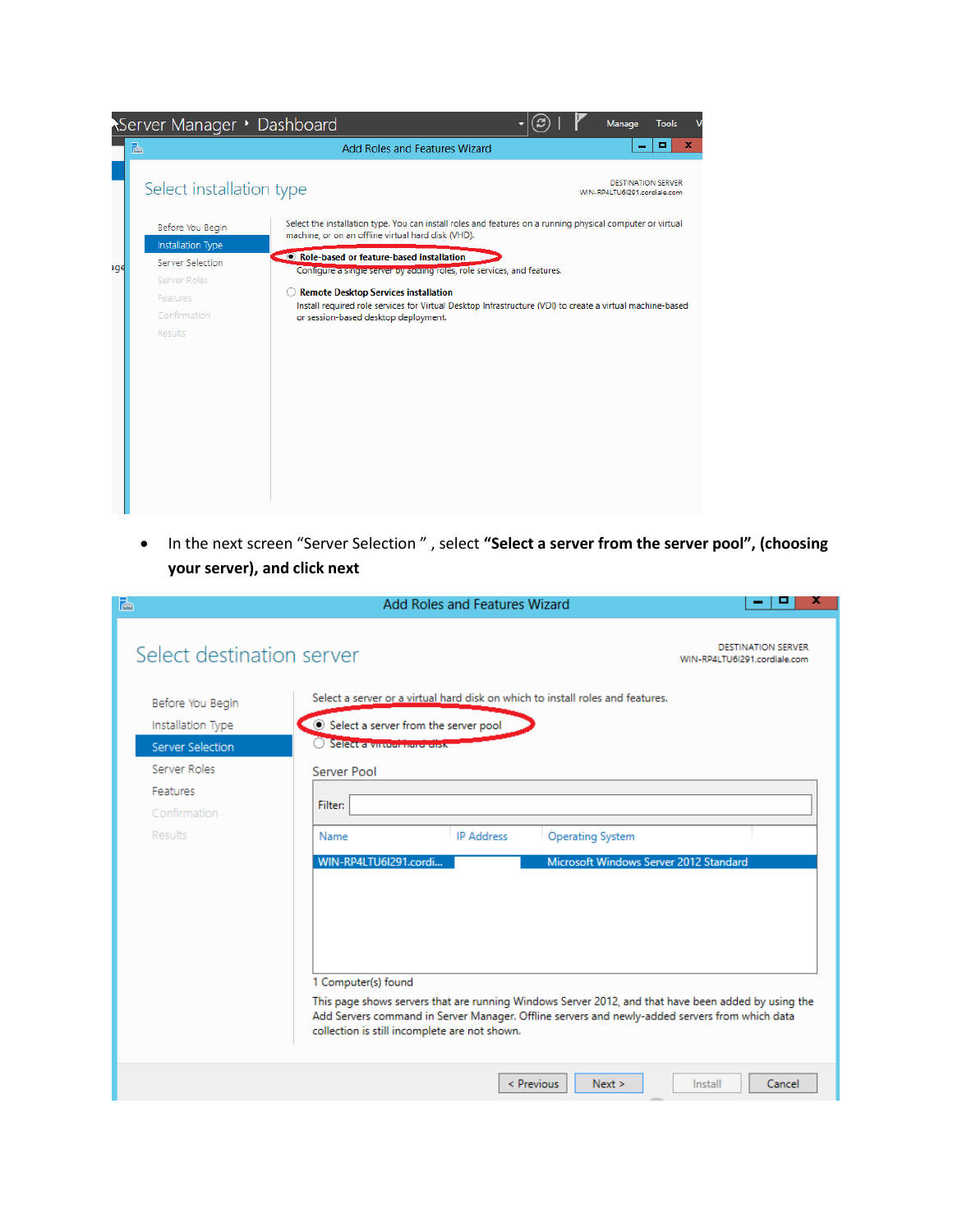In the next screen "Server Roles " , select **"Active Directory Certificate Services" , and click next**



• In the next screen, check "Include management tools", and click on "Add features"

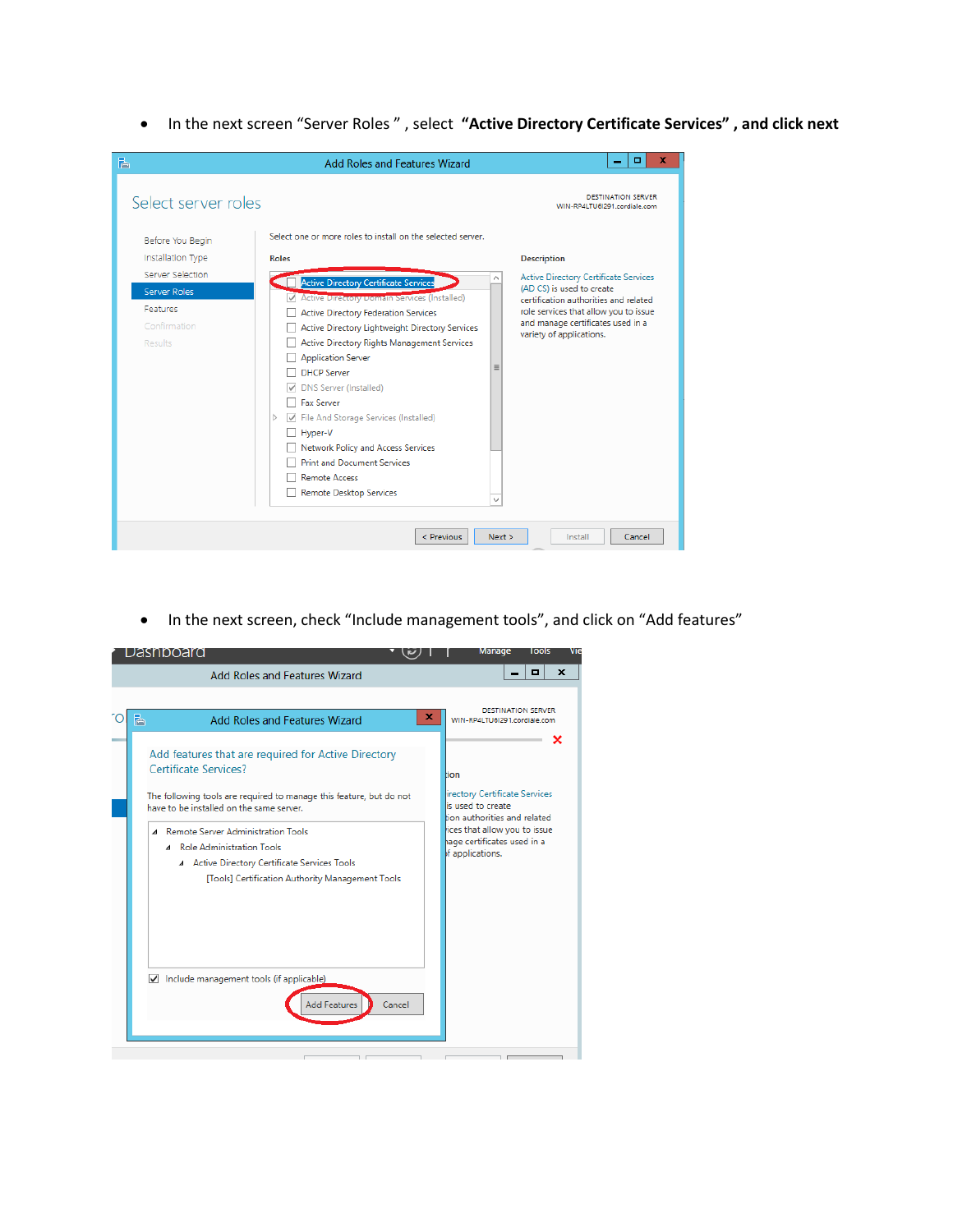In the next screen "AD CS ",click next, and in the Roll services section check **"Certification Authoritty" , and click next**



| 。<br>百                                                                                                                        | <b>Add Roles and Features Wizard</b>                                                                                                                                                                                                                            | ۰<br>×<br>-                                                                                                                                                           |
|-------------------------------------------------------------------------------------------------------------------------------|-----------------------------------------------------------------------------------------------------------------------------------------------------------------------------------------------------------------------------------------------------------------|-----------------------------------------------------------------------------------------------------------------------------------------------------------------------|
| Select role services                                                                                                          |                                                                                                                                                                                                                                                                 | <b>DESTINATION SERVER</b><br>WIN-RP4LTU6I291.cordiale.com                                                                                                             |
| Before You Begin                                                                                                              | Select the role services to install for Active Directory Certificate Services                                                                                                                                                                                   |                                                                                                                                                                       |
| Installation Type<br>Server Selection<br>Server Roles<br>Features<br>AD CS<br><b>Role Services</b><br>Confirmation<br>Results | <b>Role services</b><br><b>Certification Authority</b><br>◡<br><b>Certificate enrollment Policy Web Service</b><br>Certificate Enrollment Web Service<br>Certification Authority Web Enrollment<br>Network Device Enrollment Service<br><b>Online Responder</b> | <b>Description</b><br>Certification Authority (CA) is used<br>to issue and manage certificates.<br>Multiple CAs can be linked to form a<br>public key infrastructure. |
|                                                                                                                               | Next ><br>< Previous                                                                                                                                                                                                                                            | Cancel<br>Install                                                                                                                                                     |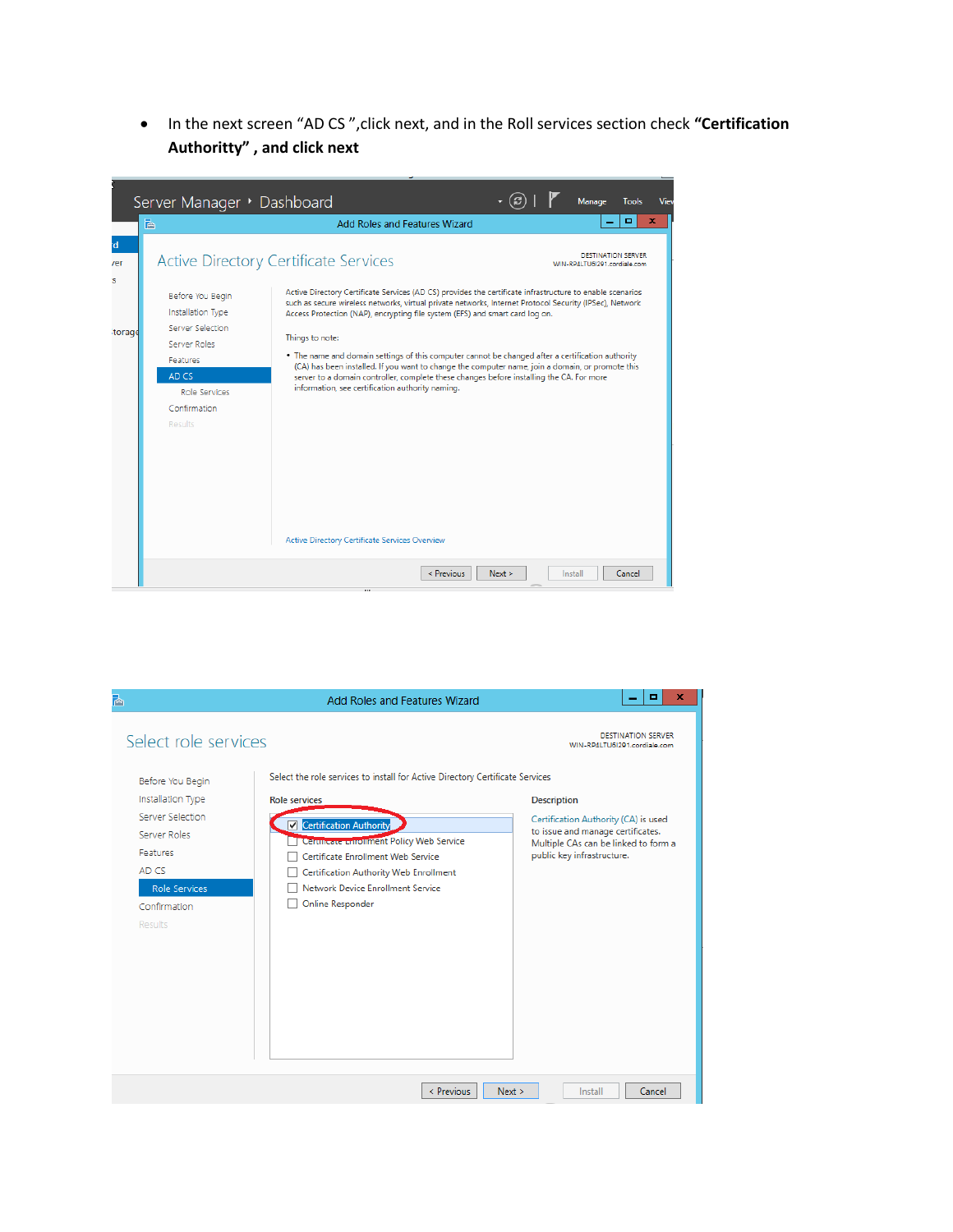• In the next screen "Confirmation", click on "Install".

| ħ                               | <b>Add Roles and Features Wizard</b>                                                                                              | ж                                                         |
|---------------------------------|-----------------------------------------------------------------------------------------------------------------------------------|-----------------------------------------------------------|
| Confirm installation selections |                                                                                                                                   | <b>DESTINATION SERVER</b><br>WIN-RP4LTU6I291.cordiale.com |
| Before You Begin                | To install the following roles, role services, or features on selected server, click Install.                                     |                                                           |
| Installation Type               | Restart the destination server automatically if required                                                                          |                                                           |
| Server Selection                | Optional features (such as administration tools) might be displayed on this page because they have                                |                                                           |
| Server Roles                    | been selected automatically. If you do not want to install these optional features, click Previous to clear<br>their check boxes. |                                                           |
| Features                        |                                                                                                                                   |                                                           |
| AD CS                           | Active Directory Certificate Services                                                                                             |                                                           |
| Role Services                   | <b>Certification Authority</b>                                                                                                    |                                                           |
| Confirmation                    | <b>Remote Server Administration Tools</b><br><b>Role Administration Tools</b>                                                     |                                                           |
| Results                         | Active Directory Certificate Services Tools<br>Certification Authority Management Tools                                           |                                                           |
|                                 | <b>Export configuration settings</b><br>Specify an alternate source path                                                          |                                                           |
|                                 | < Previous<br>Next ><br>Install<br>$\cdots$                                                                                       | Cancel                                                    |

## **2. Obtain and upload the Server Certificate to Call2Unlock**

The steps above describe how to install the certification authority (CA) on your Microsoft Active Directory server. Next, you will need to add the Microsoft Active Directory server's SSL certificate to the list of accepted certificates used by Call2Unlock, specially for reset accounts.

- 1. Open a Microsoft Management Console ("mmc: from the command line)'
- 2. Go to File / Add/Remove Snap-in..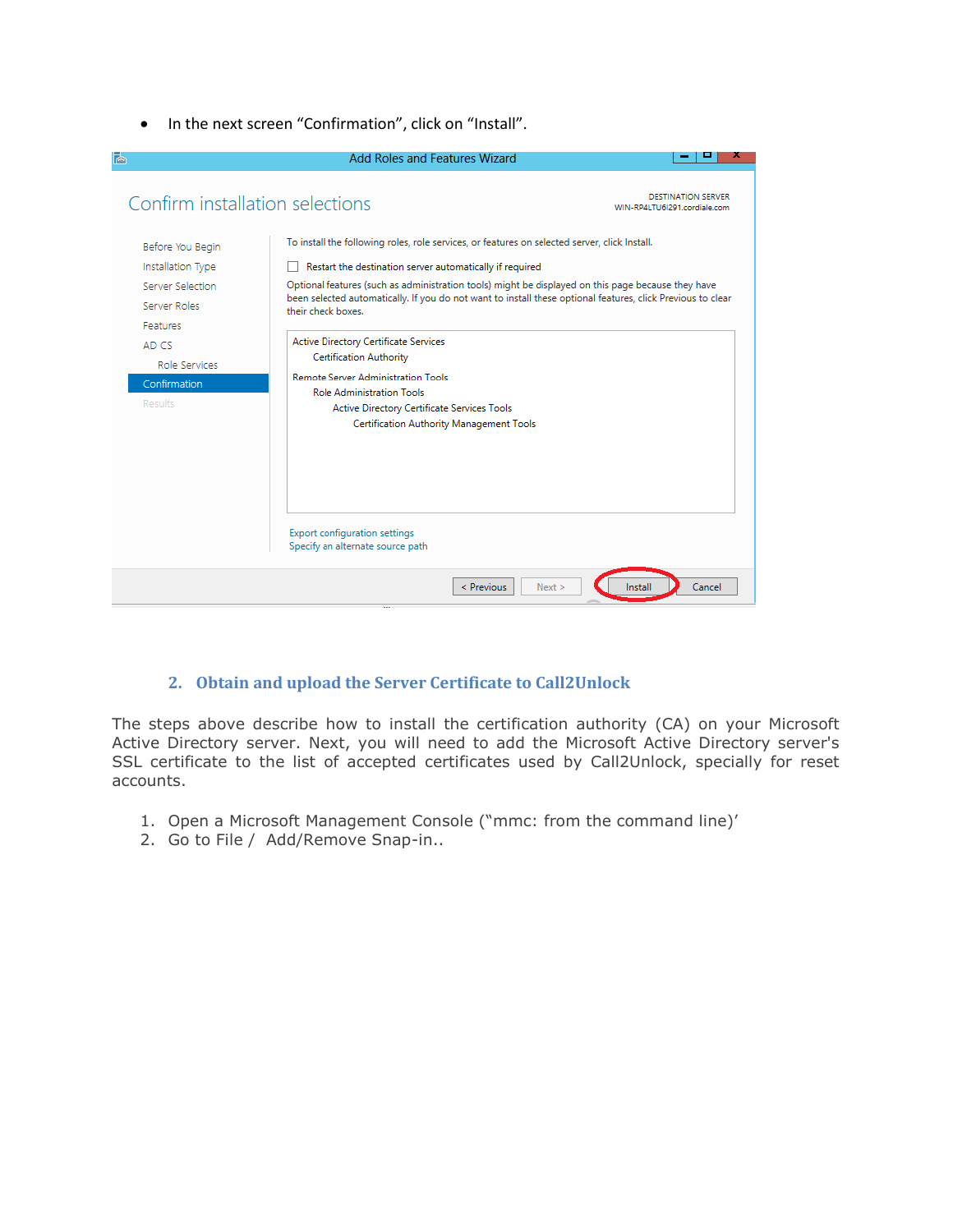| $\overline{\mathbf{z}}$<br>-Kerberos<br>-p Password                                                                                       |        |      | -UserName UserName                                              |      | -- Use Kerberos SSL credentials<br>For selection U/I, use -ClientCertificate -<br>For selection U/I, use -UserName -<br>-- Password |        |                                                      | <b>Administrator: Windows PowerShell</b><br>-ClientCertificate ClientCertId -- Use X.509 Certificate SSL credentials<br>-- Use named account for SSL credentials | о                                                               |
|-------------------------------------------------------------------------------------------------------------------------------------------|--------|------|-----------------------------------------------------------------|------|-------------------------------------------------------------------------------------------------------------------------------------|--------|------------------------------------------------------|------------------------------------------------------------------------------------------------------------------------------------------------------------------|-----------------------------------------------------------------|
| CertUt <br>CertUtl<br><b>CertUt</b>                                                                                                       | z<br>冨 | File | Action                                                          | View | <b>Favorites</b>                                                                                                                    | Window | Help                                                 | Console1 - [Console Root]                                                                                                                                        | ۰<br>x<br>$B$ $\times$<br>-                                     |
| $PS C:\Lambda$<br><b>Expect</b><br><b>CertUt</b><br>Usage:<br>Cert<br>Disp<br>Option<br>-f<br>-usel<br>-Unil<br>$-$ qmt<br>$-sec$<br>-sil |        |      | New<br>Open<br>Save<br>Save As<br>Add/Remove Snap-in<br>Options |      | 1 C:\Windows\system32\certsrv                                                                                                       |        | $Ctrl + N$<br>$Ctrl + O$<br>$Ctrl + S$<br>$Ctrl + M$ | o items to show in this view.                                                                                                                                    | <b>Actions</b><br>Console Root<br>▲<br>٠<br><b>More Actions</b> |
| $-spl$<br>-v<br>-pri<br>-pin<br>$-po1$<br>Fo<br>Fo<br>$-Ano$<br>-Ker<br>$-$ Cli<br>Fo<br>$-Use$<br>Fo<br>$-p$ $P$<br>CertUt               |        |      | Exit                                                            |      | 2 C:\Windows\system32\wbadmin<br>3 C:\Windows\system32\dsa<br>4 C:\Windows\system32\adsiedit                                        |        |                                                      |                                                                                                                                                                  |                                                                 |
| CertUt<br>CertUt<br>PS C:\<br>PS C:\<br>PS C:\<br>$PS C:\> Mmc$                                                                           |        |      |                                                                 |      |                                                                                                                                     |        |                                                      | Enables you to add snap-ins to or remove them from the snap-in console.                                                                                          | <b>Activate Window</b><br>Go to Action Center                   |

3. Select Certificates from the list on the left, and click "Add"

| Available snap-ins:<br>Snap-in                                                                                                                                                                                | Vendor                                                                            |         | Selected snap-ins:<br>Console Root                                                                                           | Edit Extensions |
|---------------------------------------------------------------------------------------------------------------------------------------------------------------------------------------------------------------|-----------------------------------------------------------------------------------|---------|------------------------------------------------------------------------------------------------------------------------------|-----------------|
| <b>Ba</b> Active Directory Do<br>圓層 Active Directory Site Microsoft Cor<br>Active Directory Use Microsoft Cor                                                                                                 | Microsoft Cor                                                                     |         |                                                                                                                              | Remove          |
| <b>ActiveX Control</b><br><b>ADST Edit</b>                                                                                                                                                                    | Microsoft Cor<br>Microsoft Cor                                                    |         |                                                                                                                              | Move Up         |
| Authorization Manager Microsoft Cor<br>Certificate Templates<br><b>Certificates</b><br>Certification Authority Microsoft Cor<br><b>Component Services</b><br>Computer Managem Microsoft Cor<br>Device Manager | Microsoft Cor<br>Microsoft Cor<br>Microsoft Cor<br>Microsoft Cor<br>Microsoft and | $Add$ > |                                                                                                                              | Move Down       |
| Disk Management<br>$m = 5$                                                                                                                                                                                    | Microsoft Cor                                                                     |         |                                                                                                                              | Advanced        |
| Description:                                                                                                                                                                                                  |                                                                                   |         | The Certificates snap-in allows you to browse the contents of the certificate stores for yourself, a service, or a computer. |                 |

4. Choose "Computer account" as option in the screen and click Next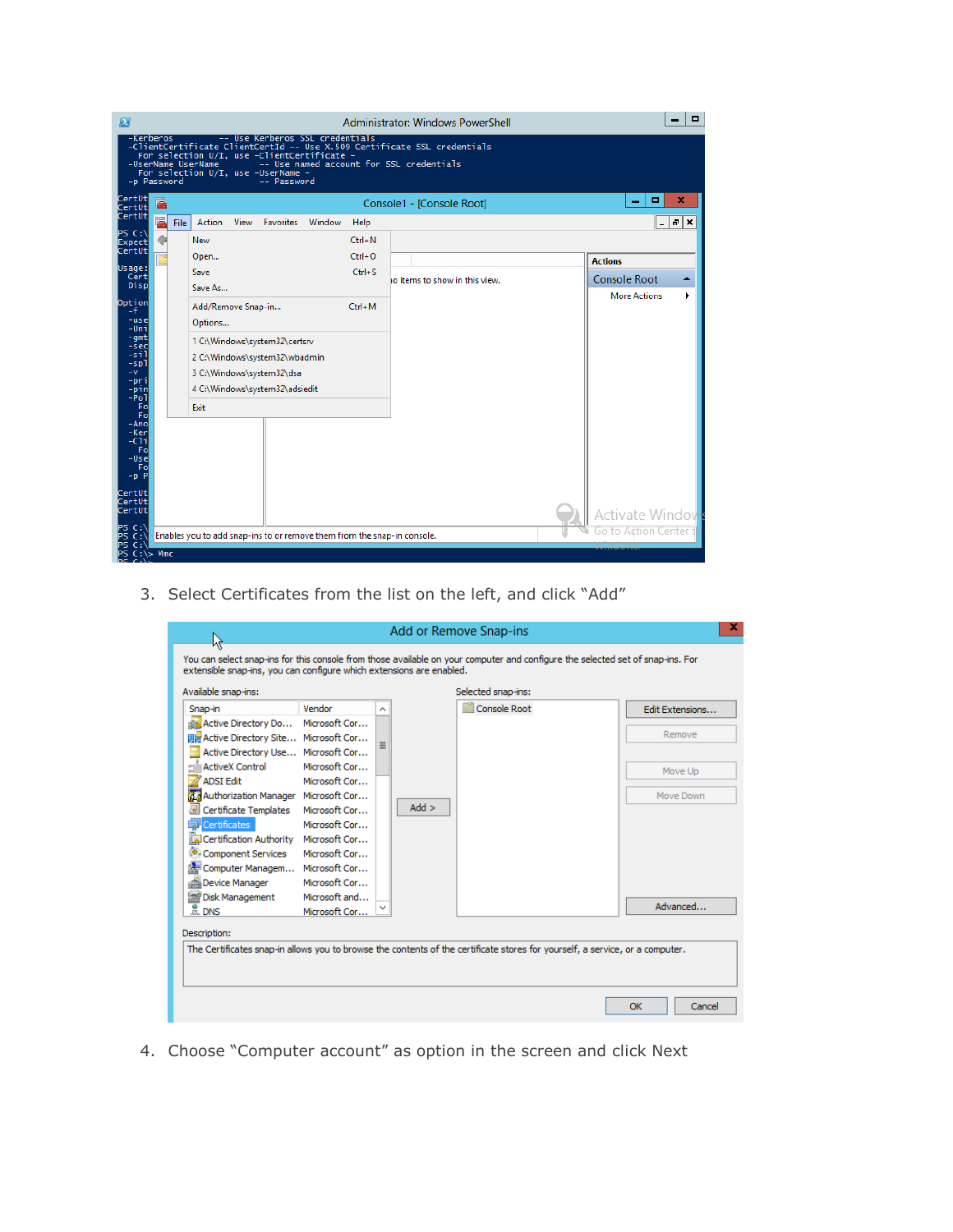| Certificates snap-in                              | x |
|---------------------------------------------------|---|
| This snap-in will always manage certificates for: |   |
| $\bigcirc$ My user account                        |   |
| ◯ Service account                                 |   |
| Computer account                                  |   |
|                                                   |   |
|                                                   |   |
|                                                   |   |
|                                                   |   |
|                                                   |   |
|                                                   |   |
|                                                   |   |
|                                                   |   |
|                                                   |   |
| Next<br>Cancel<br>$Back$                          |   |

5. Select "Local Computer" and click on "Finish"

| Μç | x<br><b>Select Computer</b>                                                                                                                                                              |
|----|------------------------------------------------------------------------------------------------------------------------------------------------------------------------------------------|
|    | Select the computer you want this snap-in to manage.<br>This snap-in will always manage:<br>© Local computer: (the computer this console is running on)<br>○ Another computer:<br>Browse |
|    | Allow the selected computer to be changed when launching from the command line. This<br>only applies if you save the console.                                                            |
|    |                                                                                                                                                                                          |
|    |                                                                                                                                                                                          |
|    | Finish<br>< Back<br>Cancel                                                                                                                                                               |

6. Select the snap-in "Certificates" on the right on the list, and click "OK"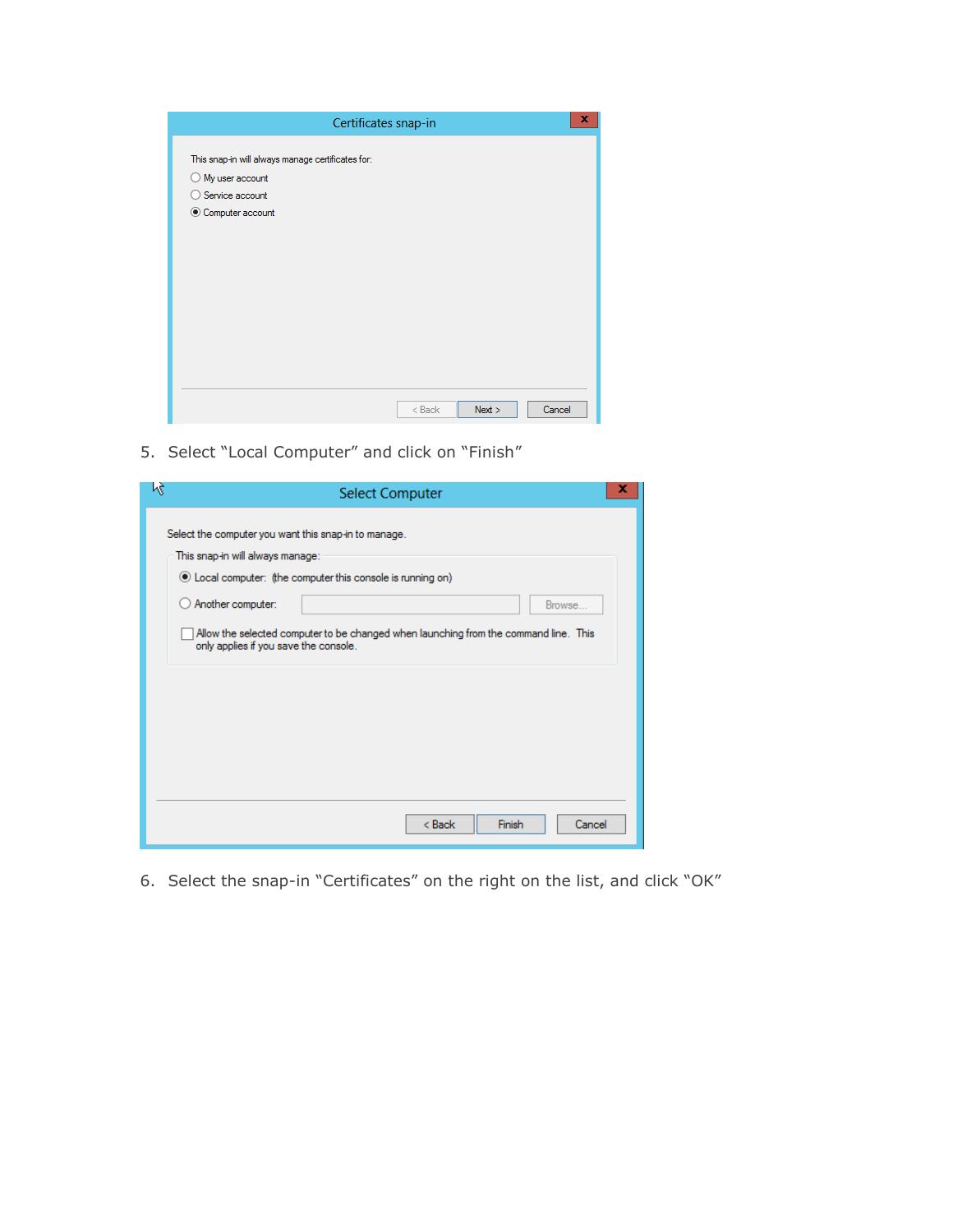| Available snap-ins:<br>Snap-in                                                                                                                                                                                                                                                                                                                                   | Vendor                                                                                                                                                |         | Selected snap-ins:<br>Console Root | <b>Edit Extensions</b>                     |
|------------------------------------------------------------------------------------------------------------------------------------------------------------------------------------------------------------------------------------------------------------------------------------------------------------------------------------------------------------------|-------------------------------------------------------------------------------------------------------------------------------------------------------|---------|------------------------------------|--------------------------------------------|
| Active Directory Do<br>開展 Active Directory Site Microsoft Cor<br>Active Directory Use Microsoft Cor<br><b>ActiveX Control</b><br><b>ADSI Edit</b><br>Authorization Manager Microsoft Cor<br>Certificate Templates<br>Certificates<br>Certification Authority<br>Component Services<br>Computer Managem Microsoft Cor<br>Device Manager<br><b>Disk Management</b> | Microsoft Cor<br>Microsoft Cor<br>Microsoft Cor<br>Microsoft Cor<br>Microsoft Cor<br>Microsoft Cor<br>Microsoft Cor<br>Microsoft Cor<br>Microsoft and | $Add$ > | Certificates (Local Computer)      | Remove<br>Move Up<br>Move Down<br>Advanced |
| $m2$ DNS<br>Description:                                                                                                                                                                                                                                                                                                                                         | Microsoft Cor                                                                                                                                         |         |                                    |                                            |

7. Navigate to "Trusted Rool Certification Authorities/ Certificates" and right click the certificate you want to export. Then Select All Tasks/Export

| <b>PE</b>                                                                                                                                                                                                                                                                                                                                                                                                                                                                                                                                                        | Administrator: Windows PowerShell                                                                                                                                                                                                                                                                                                                                                                                                                                                                                 |                                                                                                                                                                                          |                                                                                                                                        |
|------------------------------------------------------------------------------------------------------------------------------------------------------------------------------------------------------------------------------------------------------------------------------------------------------------------------------------------------------------------------------------------------------------------------------------------------------------------------------------------------------------------------------------------------------------------|-------------------------------------------------------------------------------------------------------------------------------------------------------------------------------------------------------------------------------------------------------------------------------------------------------------------------------------------------------------------------------------------------------------------------------------------------------------------------------------------------------------------|------------------------------------------------------------------------------------------------------------------------------------------------------------------------------------------|----------------------------------------------------------------------------------------------------------------------------------------|
| -p Password<br>Password<br>an an Aire<br>Console1 - [Console Root\Certificates (Local Computer)\Trusted Root Certification Authorities\<br>Action View<br>Favorites<br>Window<br>File                                                                                                                                                                                                                                                                                                                                                                            | milleting include time from model times                                                                                                                                                                                                                                                                                                                                                                                                                                                                           |                                                                                                                                                                                          | x<br>o                                                                                                                                 |
| Help<br>$\mathcal{S}$ by<br>Ⅹ圖■<br>屙<br>扇<br><b>Console Root</b><br>Certificates (Local Computer)<br>Personal<br><b>Trusted Root Certification Authorities</b><br>Certificates<br><b>Enterprise Trust</b><br>Intermediate Certification Authorities<br><b>Trusted Publishers</b><br><b>Untrusted Certificates</b><br>Third-Party Root Certification Authorities<br><b>Trusted People</b><br><b>Client Authentication Issuers</b><br><b>Remote Desktop</b><br><b>Certificate Enrollment Requests</b><br><b>Smart Card Trusted Roots</b><br><b>Trusted Devices</b> | <b>Issued To</b><br>Class 3 Public Primary Certificat<br>Class 3 Public Primary Certificat<br>Copyright (c) 1997 Microsoft C<br>cordiale-WIN-RP4LTU6I291-CA<br>cordiale-WIN-RP4LTU6I291-CA<br>cordiale-WIN-RP4LTU6I291-CA<br>cordiale-WIN-RP4LTU6I291-CA<br>Cordiale-WIN-RP4LTU6I291-CA-1 cordiale-WII<br>cordiale-WIN-RP4LTU6I291-<br>cordiale-WIN-RP4LTU6I291-<br>cordiale-WIN-RP4LTU6I291-<br>cordiale-WIN-RP4LTU6I291-<br>cordiale-WIN-RP4LTU6I291-<br>cordiale-WIN-RP4LTU6I291-<br>cordiale-WIN-RP4LTU6I291- | <b>Issued By</b><br>Α<br>Class 3 Public<br>Class 3 Public<br>Copyright (c)<br>cordiale-WIN<br>cordiale-WIN<br>cordiale-WIN<br>cordiale-WIN<br>Open<br>All Tasks<br>Cut<br>Copy<br>Delete | $  E  \times$<br><b>Actions</b><br>Certificates<br><b>More Actions</b><br>cordiale-WIN-R<br><b>More Actions</b><br>Open<br>ь<br>Export |
| Contains actions that can be performed on the item.                                                                                                                                                                                                                                                                                                                                                                                                                                                                                                              | cordiale-WIN-RP4LTU6I291-<br>Microsoft Authenticode(tm)<br>Microsoft Root Authority<br>Ш                                                                                                                                                                                                                                                                                                                                                                                                                          | Properties<br>Help<br>Microsoft Ro Y<br>$\rightarrow$                                                                                                                                    |                                                                                                                                        |

8. The Export Wizard will start, then select "Der encoded binary X.509 (.CER), like in the picture below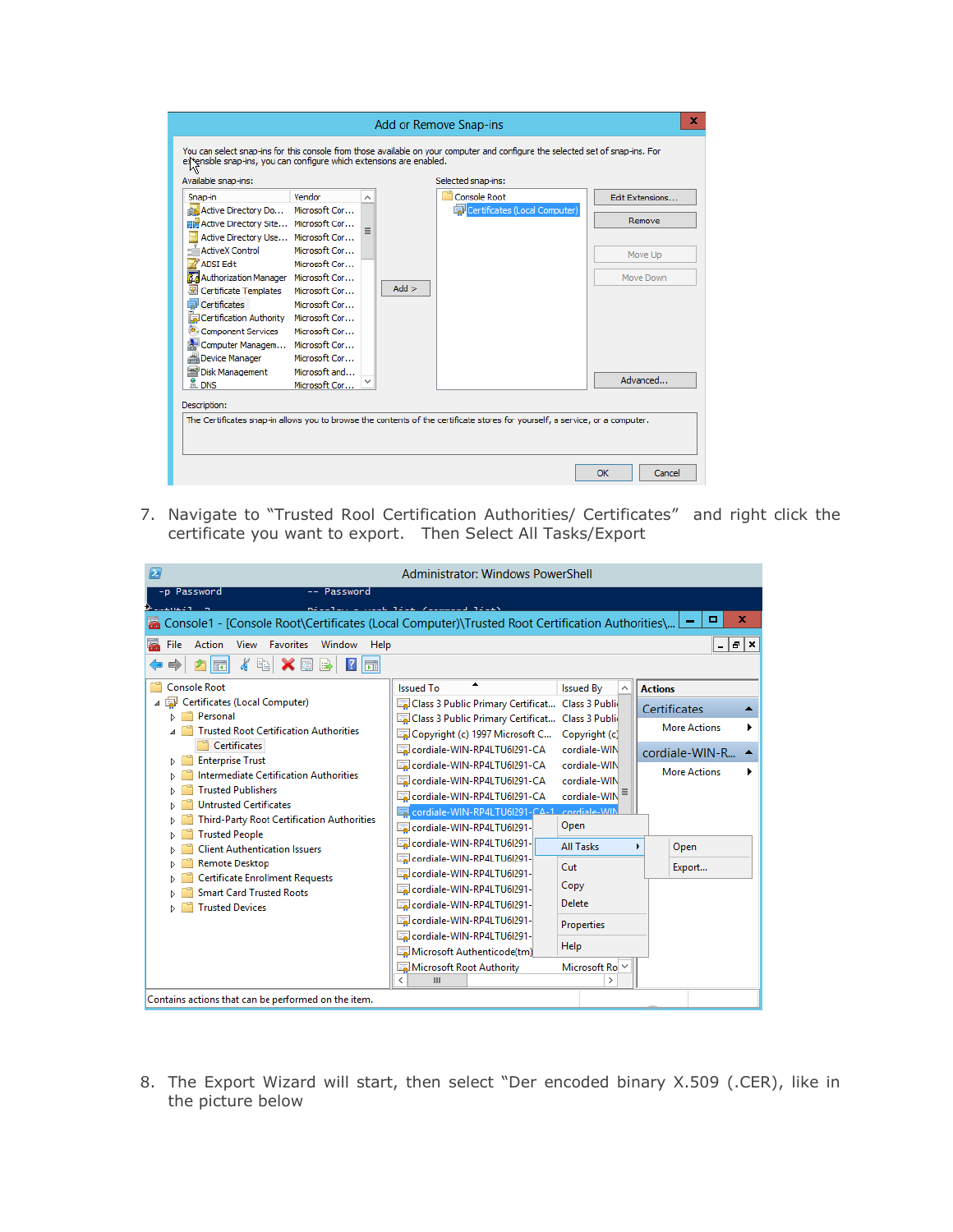

9. Finally, select the place to export the certificate.

|                                                                          | x,             |
|--------------------------------------------------------------------------|----------------|
| ← & Certificate Export Wizard                                            |                |
|                                                                          |                |
|                                                                          |                |
| <b>File to Export</b><br>Specify the name of the file you want to export |                |
|                                                                          |                |
|                                                                          |                |
| File name:                                                               |                |
|                                                                          | Browse         |
|                                                                          |                |
|                                                                          |                |
|                                                                          |                |
|                                                                          |                |
|                                                                          |                |
|                                                                          |                |
|                                                                          |                |
|                                                                          |                |
|                                                                          |                |
|                                                                          |                |
|                                                                          |                |
|                                                                          |                |
|                                                                          | Cancel<br>Next |